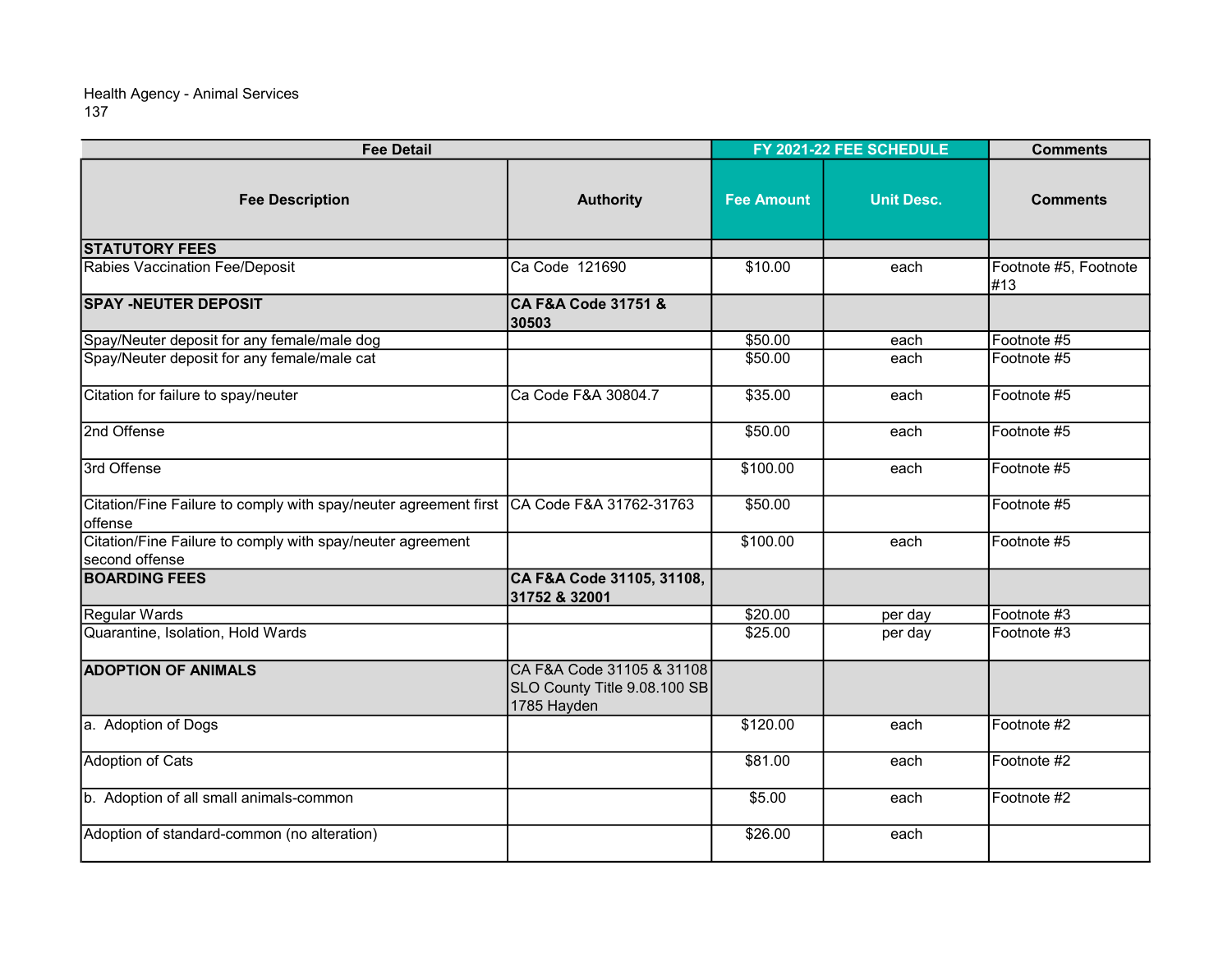| <b>Fee Detail</b>                                 |                                                             | FY 2021-22 FEE SCHEDULE |                   | <b>Comments</b> |
|---------------------------------------------------|-------------------------------------------------------------|-------------------------|-------------------|-----------------|
| <b>Fee Description</b>                            | <b>Authority</b>                                            | <b>Fee Amount</b>       | <b>Unit Desc.</b> | <b>Comments</b> |
| Adoption of other animals exotic/horses           |                                                             | \$75.00                 | each              | Footnote #10    |
| c. Cat Carriers                                   |                                                             | \$3.00                  | each              |                 |
| d. Leashes                                        |                                                             | \$1.00                  | each              |                 |
| Adoption of standard-common (with alteration)     |                                                             | \$50.00                 | each              | Footnote #14    |
| <b>LICENSE FEES</b>                               | CA CCR 2606, H & S Code<br>1901-06, 1911, 1920 F&A<br>30801 |                         |                   |                 |
| Altered (Spayed or neutered)                      |                                                             |                         |                   |                 |
| One Year                                          |                                                             | \$28.00                 | each              | Footnote #3     |
| One Year Senior Citizen Discounted                |                                                             | \$24.00                 | each              |                 |
| <b>Three Years</b>                                |                                                             | \$70.00                 | each              | Footnote #3     |
| Senior Citizen Discount on 3 Year Altered License | <b>Board of Supervisors</b>                                 | \$61.00                 | each              | Footnote #3     |
| <b>Prorated Monthly License</b>                   |                                                             | \$2.25                  | each              |                 |
| Unaltered (Non-spayed or non-neutered)            |                                                             |                         |                   |                 |
| One Year                                          | CA F&A Code 30520                                           | \$70.00                 | each              | Footnote #3     |
| One Year Senior Citizen Discounted                |                                                             | \$60.00                 | each              |                 |
| <b>Three Year</b>                                 |                                                             | \$179.00                | each              |                 |
| Three Year Senior Citizen Discounted              |                                                             | \$152.00                | each              |                 |
| Late Licensing Penalty                            |                                                             | \$20.00                 | each              | Footnote #3     |
| Puppy Licensing (4mo - 1YR)                       |                                                             | \$28.00                 | each              |                 |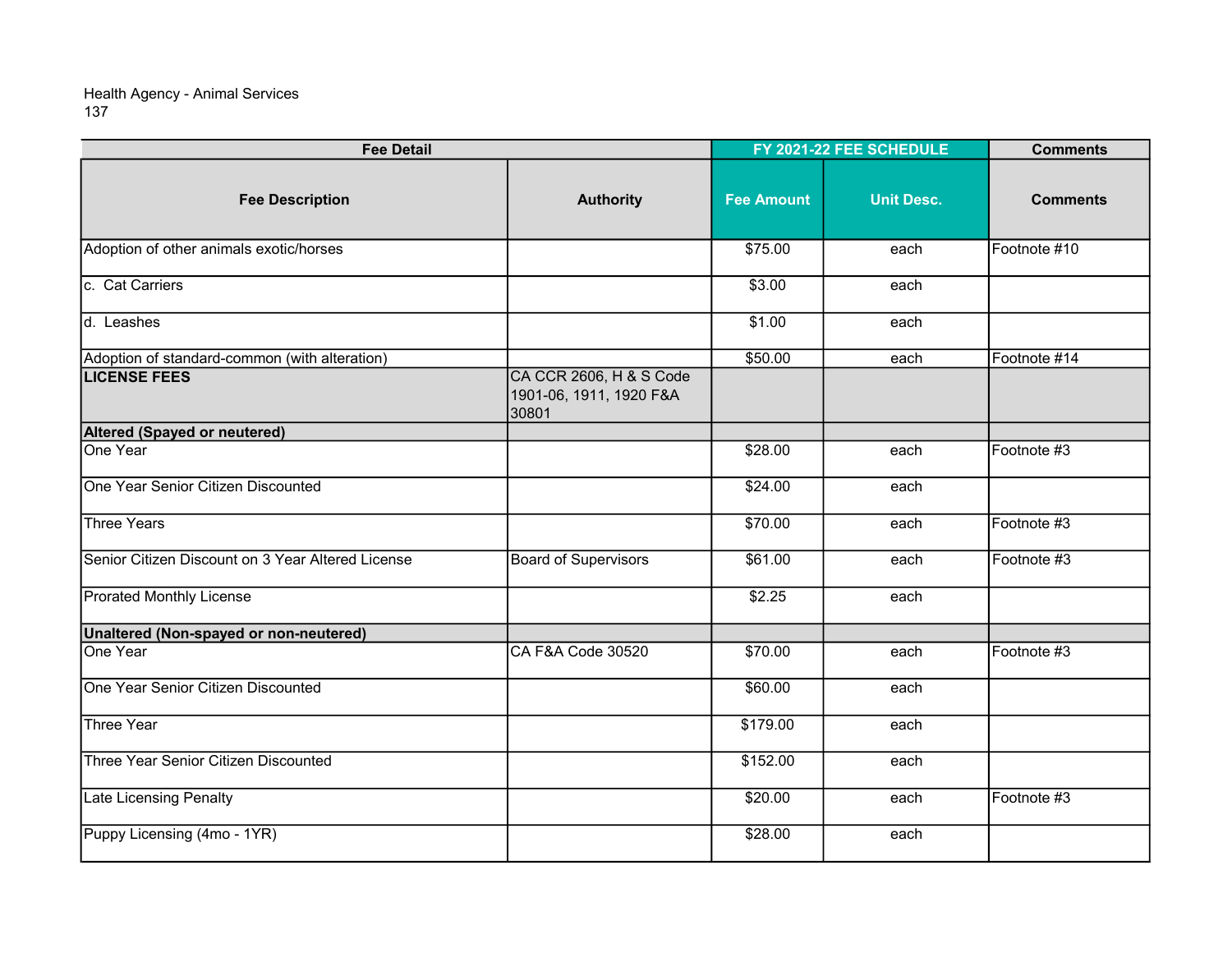| <b>Fee Detail</b>                                   |                                                                         | FY 2021-22 FEE SCHEDULE |                   | <b>Comments</b> |
|-----------------------------------------------------|-------------------------------------------------------------------------|-------------------------|-------------------|-----------------|
| <b>Fee Description</b>                              | <b>Authority</b>                                                        | <b>Fee Amount</b>       | <b>Unit Desc.</b> | <b>Comments</b> |
| <b>REISSUANCE OF LOST TAG/TRANSFER OF OWNERSHIP</b> | Title 9.09.240                                                          |                         |                   |                 |
| Reissuance Fee                                      |                                                                         | \$5.00                  | each              | Footnote #3     |
| <b>IMPOUND FEES</b>                                 | CA F&A Code 31101, 31105,<br>31108, 31253, 31251 and SB<br>1785, Hayden |                         |                   |                 |
| Dogs-Field Impound                                  |                                                                         |                         |                   |                 |
| 1st Impound                                         |                                                                         | \$80.00                 | each              | Footnote #2     |
| 2nd Impound                                         |                                                                         | \$110.00                | each              | Footnote #1,#2  |
| 3rd Impound                                         |                                                                         | \$130.00                | each              | Footnote #1,#2  |
| 4th and Succeeding Impounds (each)                  |                                                                         | \$150.00                | each              | Footnote #1,#2  |
| Custodial (full cost recovery)                      |                                                                         | \$113.00                | each              | Footnote #12    |
| Dogs-Shelter Impound                                |                                                                         |                         |                   | Footnote #2     |
| 1st Impound                                         |                                                                         | \$60.00                 | each              | Footnote #1,#2  |
| 2nd Impound                                         |                                                                         | \$75.00                 | each              | Footnote #1,#2  |
| 3rd Impound                                         |                                                                         | \$100.00                | each              | Footnote #1,#2  |
| 4th and Succeeding Impounds (each)                  |                                                                         | \$120.00                | each              | Footnote #1,#2  |
| Custodial (full cost recovery)                      |                                                                         | \$68.00                 | each              | Footnote #12    |
| Cat/Other Sm Domestic - Field Impound               |                                                                         |                         | each              | Footnote #2     |
| Cat/Other Sm Domestic Impound Field                 |                                                                         | \$25.00                 | each              | Footnote #2     |
| Custodial (full cost recovery)                      |                                                                         | \$113.00                | each              | Footnote #12    |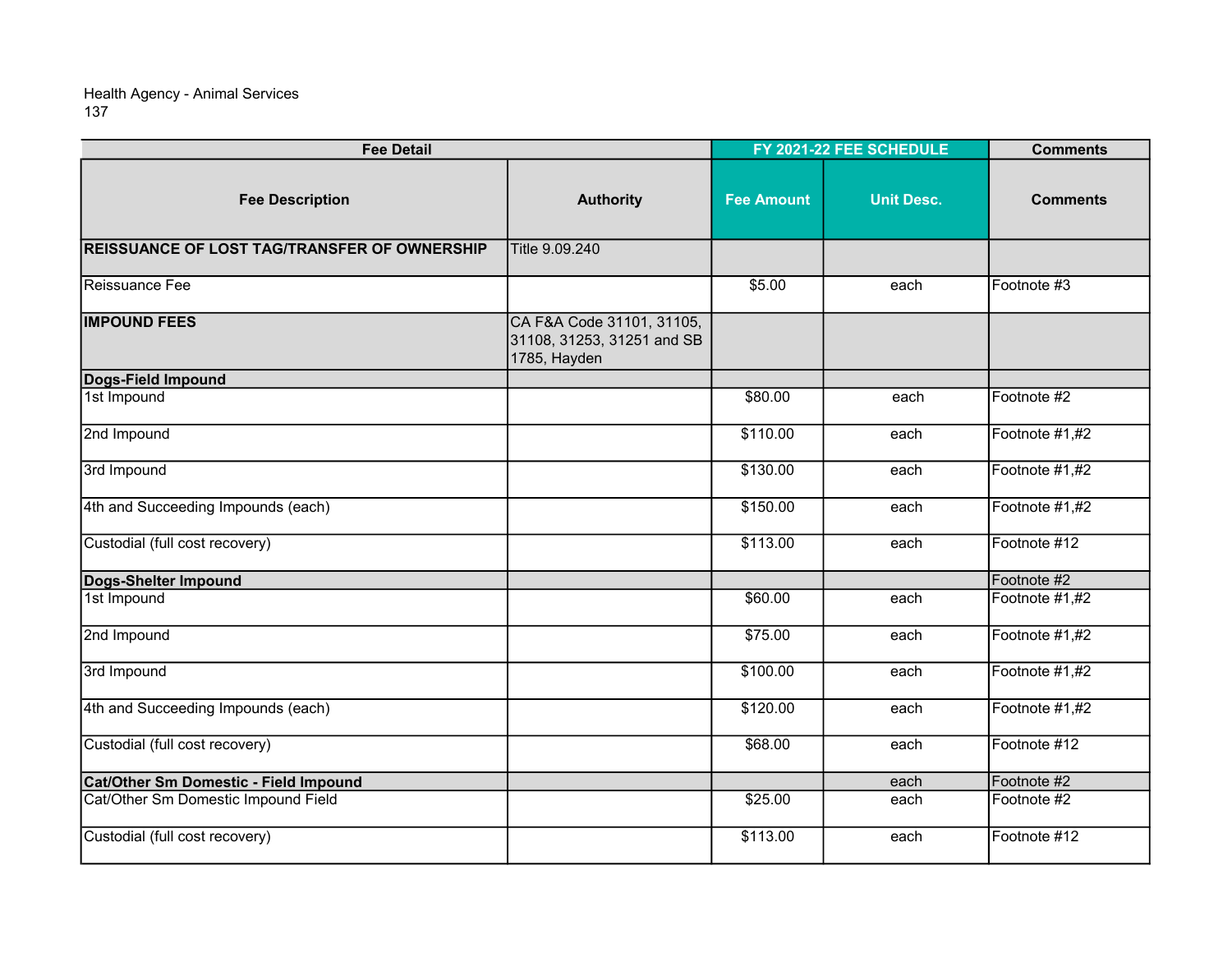| <b>Fee Detail</b>                                                                                                                             |                                           | FY 2021-22 FEE SCHEDULE |                   | <b>Comments</b> |
|-----------------------------------------------------------------------------------------------------------------------------------------------|-------------------------------------------|-------------------------|-------------------|-----------------|
| <b>Fee Description</b>                                                                                                                        | <b>Authority</b>                          | <b>Fee Amount</b>       | <b>Unit Desc.</b> | <b>Comments</b> |
| Cat/Other Sm Domestic - Shelter Impound                                                                                                       |                                           |                         | each              | Footnote #2     |
| Cat/Other Sm Domestic Impound Shelter                                                                                                         |                                           | \$25.00                 | each              | Footnote #12    |
| Custodial (full cost recovery)                                                                                                                |                                           | \$68.00                 | each              | Footnote #3     |
| Large/Livestock Animal Intake                                                                                                                 |                                           |                         |                   |                 |
| Other Animal Intake- Field                                                                                                                    |                                           | \$80.00                 | each              | Footnote #11    |
| <b>Other Animal Intake- Shelter</b>                                                                                                           |                                           | \$60.00                 | each              | Footnote #11    |
| In-House Vet Exam (includes cost of both vet and vet tech)                                                                                    |                                           | \$31.00                 | per 10 min        |                 |
| Discount for any impounded animal that is wearing a form of ID                                                                                |                                           | $-$20.00$               | each              |                 |
| or has a Microchip providing current owner information.                                                                                       |                                           |                         |                   |                 |
| <b>RTO</b> in the Field                                                                                                                       |                                           | \$35.00                 | each              |                 |
| <b>QUARANTINE FEES</b>                                                                                                                        | CA H&S 121580, 121710 CA<br>CCR Code 2606 |                         |                   |                 |
| Bite Report & Quarantine Administration                                                                                                       |                                           | \$47.00                 | each              |                 |
| <b>First Field Response</b>                                                                                                                   |                                           | \$39.00                 | each              |                 |
| Additional Field response check for Animal or Quarantine Lift                                                                                 |                                           | \$39.00                 | each              |                 |
| OWNER SERVICES REQUEST FOR OWNED ANIMAL PICK-                                                                                                 | SLO Co Code Title 9.04.010                |                         |                   |                 |
| <b>IFirst Animal</b>                                                                                                                          |                                           | \$46.00                 | each              |                 |
| Each additional adult animal                                                                                                                  |                                           | \$9.00                  | each              |                 |
| Litter (up to 4 month old animals)                                                                                                            |                                           | \$46.00                 | each              |                 |
| OWNED ANIMAL TURNED INTO SHELTER                                                                                                              | CA F&A Code 31105                         |                         |                   |                 |
| Each adult animal                                                                                                                             |                                           | \$35.00                 | each              | Footnote #2     |
| Owned litter turned in (animals under 8 weeks, with or without<br>parent) (includes processing of at least one animal up to a litter<br>of 4) | CA F&A Code 31105                         | \$75.00                 | each              | Footnote #2     |
| Each Addl in litter (under 8 weeks)                                                                                                           |                                           | \$9.00                  | each              | Footnote #2     |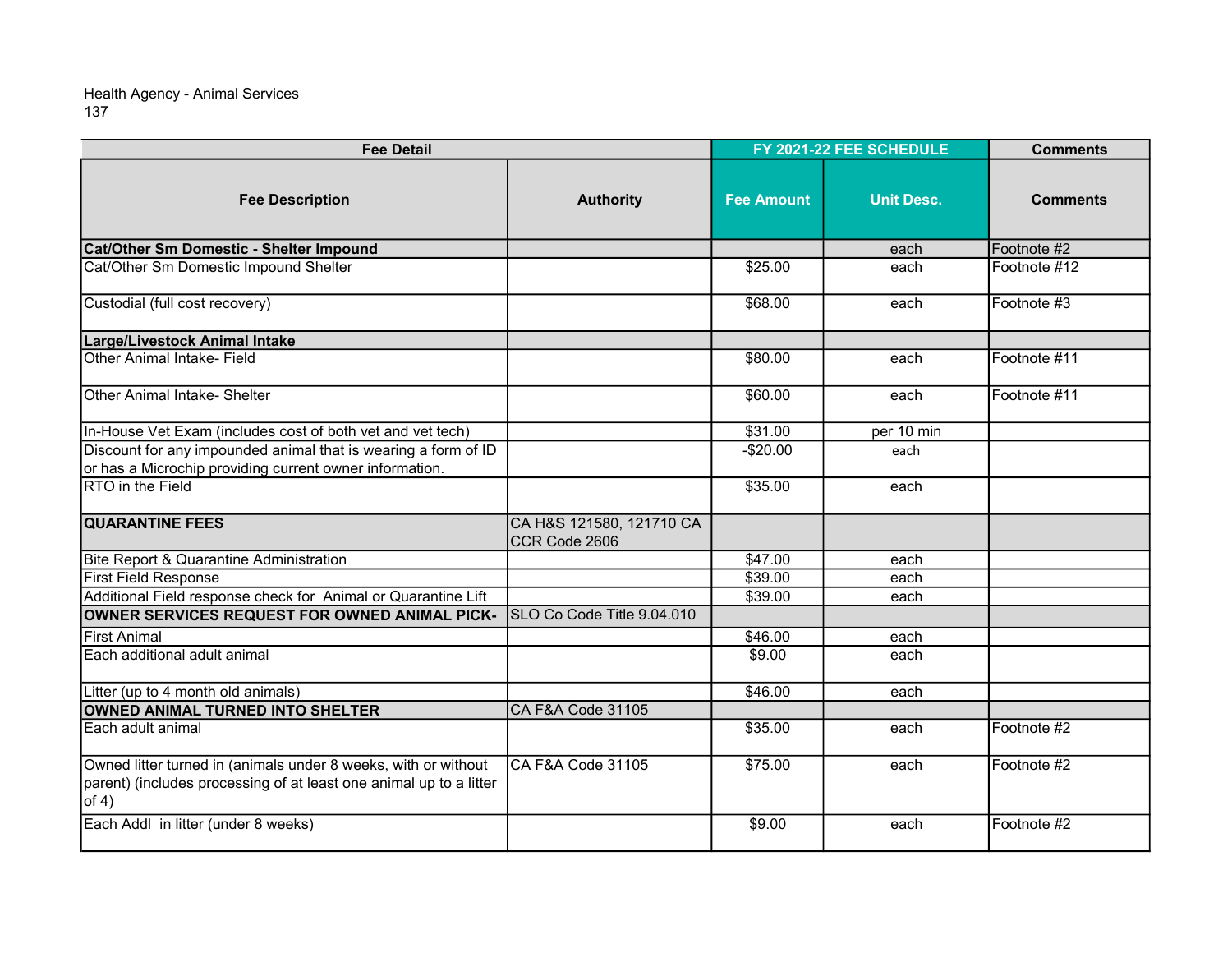| <b>Fee Detail</b>                              |                                               | FY 2021-22 FEE SCHEDULE |                   | <b>Comments</b> |
|------------------------------------------------|-----------------------------------------------|-------------------------|-------------------|-----------------|
| <b>Fee Description</b>                         | <b>Authority</b>                              | <b>Fee Amount</b>       | <b>Unit Desc.</b> | <b>Comments</b> |
| Transportation (to veterinarians, etc.)        |                                               | \$92.00                 | each              |                 |
| After hours emergency per Hour (2 hr min)      |                                               | \$92.00                 | each              |                 |
| <b>DEAD ANIMAL PICK UP</b>                     |                                               |                         |                   |                 |
| Cats/Dogs under 80 pounds                      |                                               | \$43.00                 | each              |                 |
| Over 80 pounds with second officer             |                                               | \$58.00                 | each              |                 |
| <b>EUTHANASIA</b>                              | CA F&A Code 31105                             |                         |                   |                 |
| <b>First Animal</b>                            |                                               | \$35.00                 | each              |                 |
| <b>Rodents and Rabbits</b>                     |                                               | \$5.00                  | each              |                 |
| Livestock/Domestic Small (Sheep/Goat/Pig/Etc.) |                                               | \$60.00                 | each              |                 |
| Livestock/Domestic Large (Horse/Cattle/Etc.)   |                                               | \$100.00                | each              |                 |
| <b>DISPOSAL FEE</b>                            | CA F&A Code 31105                             |                         |                   |                 |
| Under 10 pounds                                |                                               | \$65.00                 | each              |                 |
| $10-50$ pounds                                 |                                               | \$75.00                 | each              |                 |
| 51-90 pounds (2 person) Modified Weight        |                                               | \$85.00                 | each              |                 |
| 91-150 pounds (2 persons)                      |                                               | \$95.00                 | each              |                 |
| <b>CITATION /FINES</b>                         |                                               |                         |                   |                 |
| Potentially Dangerous Dog Fee                  | CA Code F&A 31641                             | \$456.00                | each              |                 |
| Vicious Dog                                    | CA F&A Code 31603, 31641,<br>31645            | \$363.00                | each              |                 |
| PDD License Surcharge                          |                                               | \$114.00                | each              |                 |
| <b>NUISANCE ABATEMENT</b>                      | SLOC Title 9.04.145,<br>Contracts with cities |                         |                   |                 |
| Investigation/Inquiry with guilty finding.     |                                               | \$456.00                | each              |                 |
| Nuisance Abatement Appeals                     |                                               | \$301.00                | each              |                 |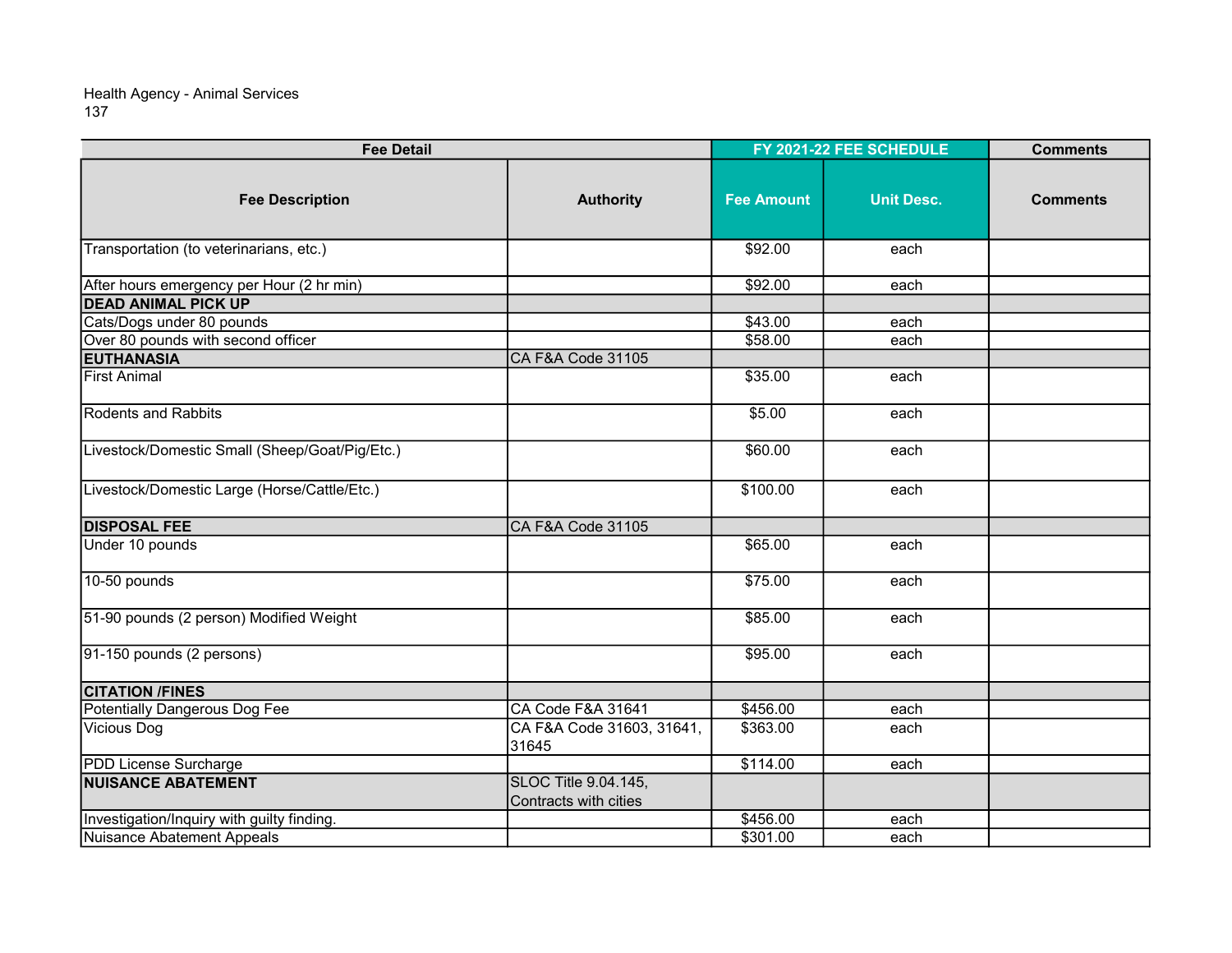| <b>Fee Detail</b>                                          |                               | FY 2021-22 FEE SCHEDULE |                   | <b>Comments</b> |
|------------------------------------------------------------|-------------------------------|-------------------------|-------------------|-----------------|
| <b>Fee Description</b>                                     | <b>Authority</b>              | <b>Fee Amount</b>       | <b>Unit Desc.</b> | <b>Comments</b> |
| <b>RELEASE OF INFORMATION, COPIES OF REPORTS</b>           | <b>Public Information Act</b> | \$0.10                  | each              |                 |
| Research Fee                                               |                               | \$15.00                 | each              |                 |
| Cat Trap Rental                                            | Voluntary program             | \$2.00                  | each              |                 |
| Cat Trap Deposit                                           |                               | \$25.00                 | each              | Footnote #8     |
| Dog Trap Deposit                                           |                               | \$25.00                 | each              | Footnote #8     |
| Dog Trap Rental                                            |                               | \$3.00                  | each              |                 |
| <b>INVESTIGATIONS</b>                                      |                               |                         |                   |                 |
| Cruelty Investigations                                     |                               |                         |                   | Footnote #9     |
| Cruelty Investigations/followup                            |                               |                         |                   | Footnote #9     |
| <b>PERMITS</b>                                             | SLO County Title 9.04.130     |                         |                   |                 |
| Commercial Kennel & Pet Shop                               |                               | \$230.00                | each              |                 |
| Hobby Breeder (for 2 litters per year)                     |                               | \$130.00                | each              |                 |
| Permit Penalty up to 30 days                               |                               | 25% surcharge           | each              | Footnote #1     |
| Permit Penalty up to 60 days                               |                               | 50% surcharge           | each              | Footnote #1     |
| Permit Penalty up to 90 days                               |                               | 75% surcharge           | each              | Footnote #1     |
| Permit Penalty excess of 90 days                           |                               | 100%<br>surcharge       | each              | Footnote #1     |
| Each additional litter                                     |                               | \$40.00                 | each              |                 |
| 501C3 designated non-profit operations will be exempt from |                               |                         |                   |                 |
| commercial fee                                             |                               |                         |                   |                 |
| Non-Commercial/Multi-Animal                                |                               |                         |                   |                 |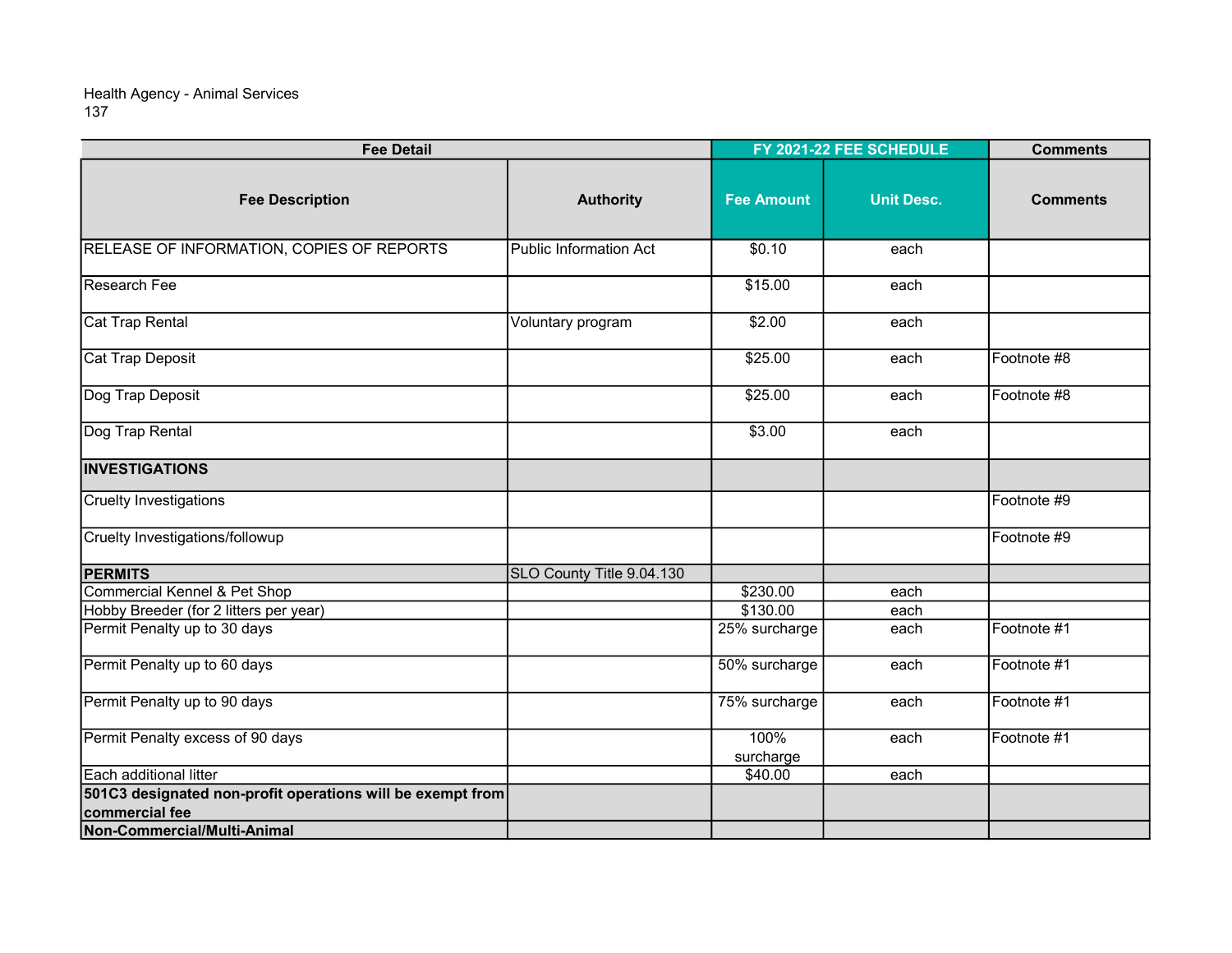| <b>Fee Detail</b>                     |                                      | FY 2021-22 FEE SCHEDULE |                   | <b>Comments</b> |
|---------------------------------------|--------------------------------------|-------------------------|-------------------|-----------------|
| <b>Fee Description</b>                | <b>Authority</b>                     | <b>Fee Amount</b>       | <b>Unit Desc.</b> | <b>Comments</b> |
| Multiple animal owned                 |                                      | \$120.00                | each              |                 |
| <b>RABIES TESTING</b>                 | CA CCR 2606, H & S 121575,<br>121690 |                         |                   |                 |
| Rabies Test and Prep                  |                                      | \$175.00                | each              |                 |
| Rabies Test Only                      |                                      | \$50.00                 | each              |                 |
| CAMP P.A.W.S. (Humane Education Camp) |                                      |                         |                   |                 |
| <b>SERVICES OFFERED</b>               |                                      |                         |                   |                 |
| Rabies Vaccination Fee (Dogs)         | H&S 1216900 F&D 30801                | \$10.00                 | each              |                 |
| Microchipping (General Public)        |                                      | \$25.00                 | each              |                 |
| Officer Call Out- Non Emergency       |                                      | \$48.00                 | each              |                 |